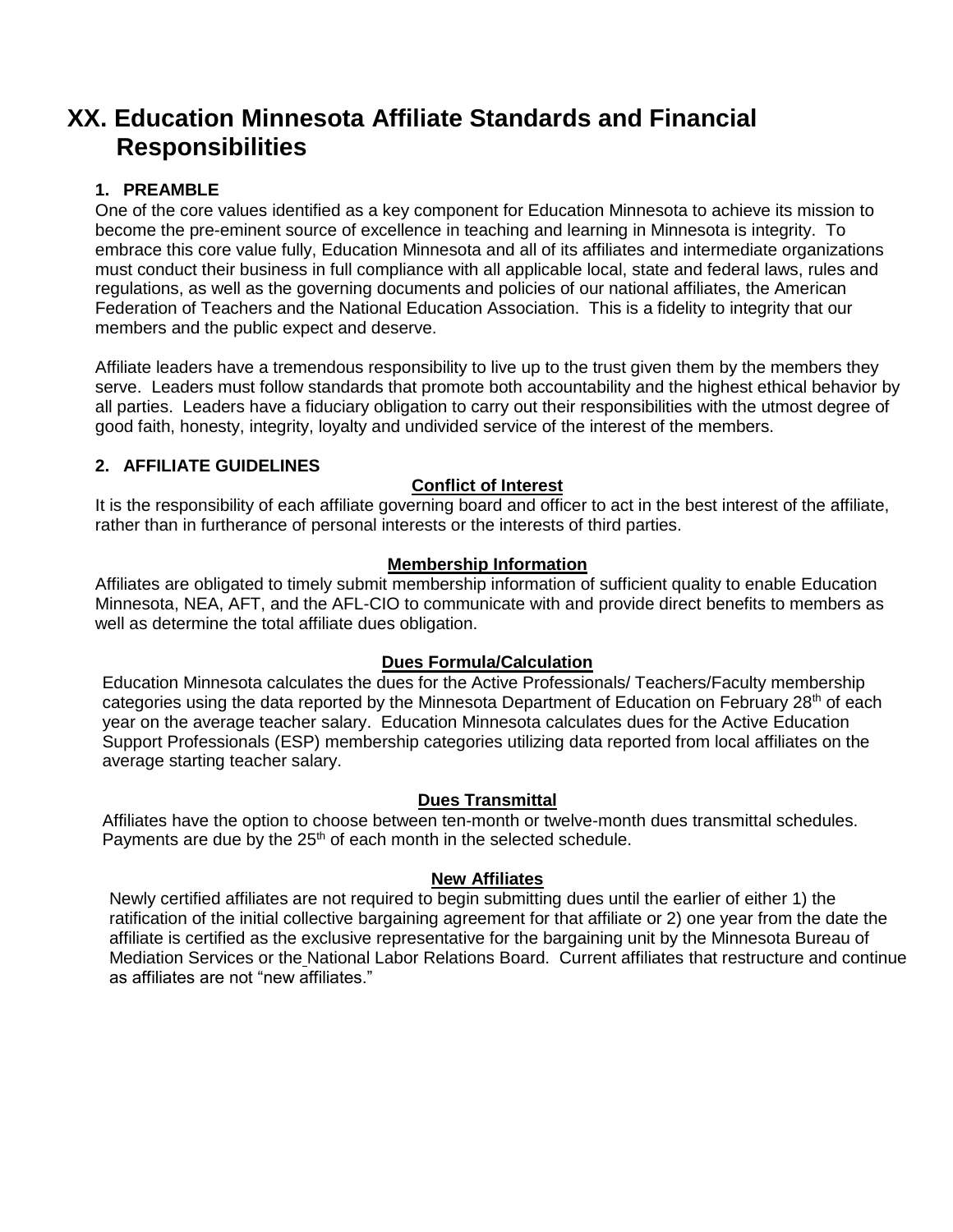## **Audits**

Affiliates are subject to the following audit/review requirements:

#### **Locals**

| <b>Number of Members</b>                               | <b>Minimum Type of Audit/Review</b><br><b>Required</b>              | <b>May Choose to Have</b>                |
|--------------------------------------------------------|---------------------------------------------------------------------|------------------------------------------|
| Fewer than 300 members                                 | Review by an internal audit<br>committee of at least 2 members      | Audit or Review by an<br>Independent CPA |
| At least 300 members but<br>fewer than 1,000 members   | Review by an Internal Audit<br>Committee of at least 3-5<br>members | Audit or Review by an<br>Independent CPA |
| At least 1,000 members but<br>fewer than 2,500 members | Review by an Independent CPA                                        | Audit by an Independent<br><b>CPA</b>    |
| 2,500 members or more                                  | Audit by an Independent Certified<br><b>Public Accountant (CPA)</b> |                                          |

#### **Intermediate Organizations**

| <b>Revenue and Assets</b> | <b>Minimum Type of Audit/Review</b> | <b>May Chose to Have</b> |
|---------------------------|-------------------------------------|--------------------------|
|                           | <b>Required</b>                     |                          |
| Less than \$100,000 in    | Review by an Internal Audit         | Audit or Review by an    |
| revenue and less than     | Committee of at least 3-5           | Independent CPA          |
| \$100,000 in assets       | members.                            |                          |
| Revenue or assets of      | Audit by an Independent CPA         |                          |
| \$100,000 or more         |                                     |                          |

A copy of the applicable report must be filed annually with Education Minnesota within six months of the close of the affiliate/IO fiscal year. It must include a statement, signed by the affiliate's principal officer/president and at least one other elected general officer certifying that the audit has been presented at a specified meeting of the affiliate's governing body and published and made available to the members.

## **IRS Required Returns: Form 990, 990-EZ or 990-N (e-Postcard)**

All affiliates are required to file Form 990, 990-EZ, or 990-N. Affiliates must prove that they have filed one of the returns each year. A signed statement by the affiliate's president certifying the return has been filed must be included with the affiliate's annual audit report filed with Education Minnesota.

## 3. **AFFILIATE SUPPORT**

Successful implementation of the Affiliate Guidelines requires that we have an organized support system for persons involved with affiliate finances. To fulfill this obligation to our affiliates, Education Minnesota will:

- Upgrade and expand the content and distribution of the Treasurer Handbook
- Improve the communication system with affiliate Treasurers to make it more periodic and formal
- Provide ongoing and uniform financial and fiduciary training for local leaders
- Provide training for affiliate leaders and members who serve on audit committees
- Expand training to include Field Staff
- Expand training to include Intermediate Organizations
- Identify CPA firms for use by affiliates required to have an audit performed by an Independent Certified Public Accountant
- Coordinate and consolidate financial and fiduciary training programs offered by the AFT and NEA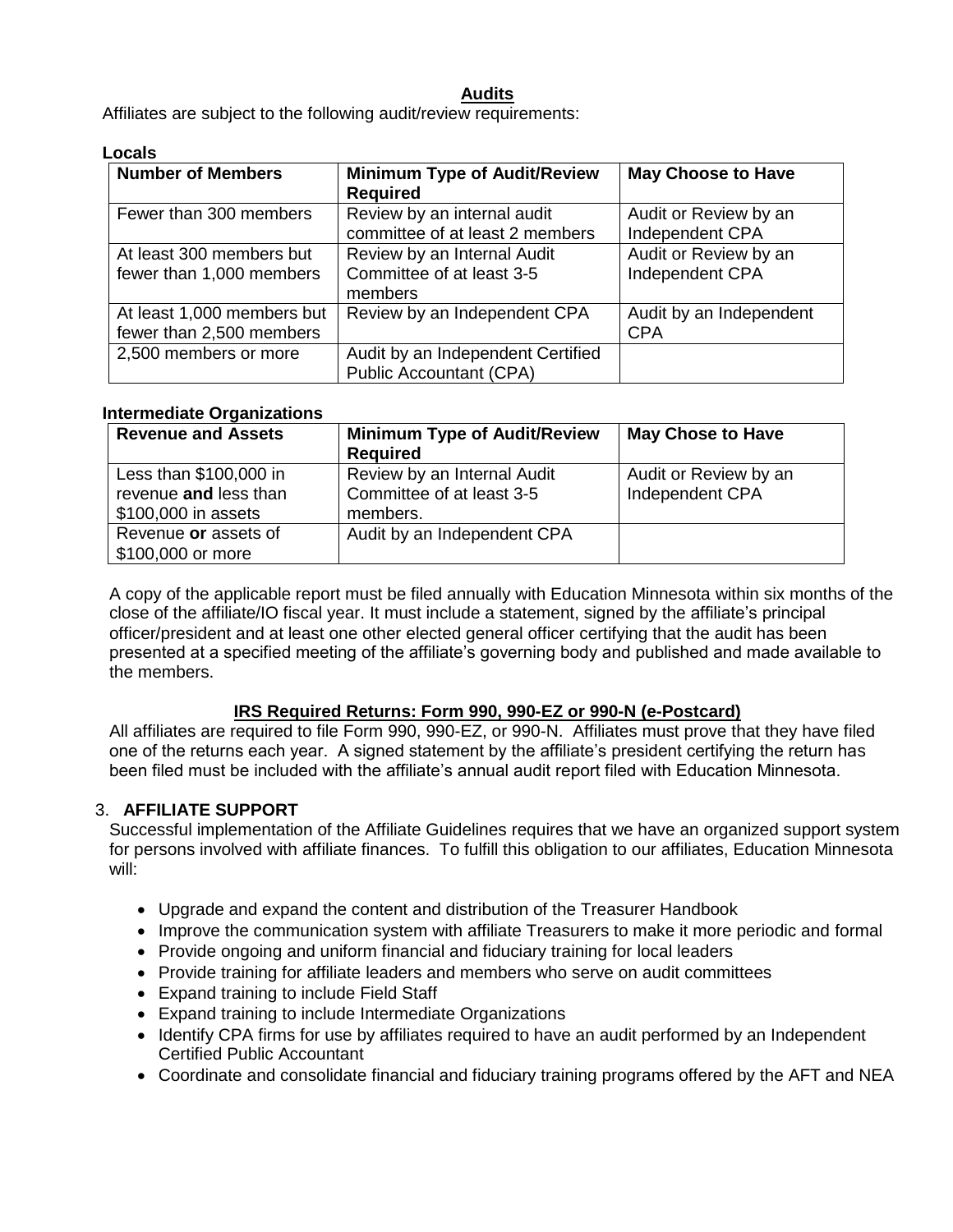## 4. **ENFORCEMENT**

#### **Membership Information**

For purposes of Representative Convention seating, continued participation in liability insurance programs, legal defense coverage, and continued participation in programs that include staff and financial assistance from Education Minnesota, AFT, NEA, and the AFL-CIO, affiliates have the following requirements:

- Timely payment of dues
- Timely submission of current audit
- Timely submission of names, addresses and phone numbers of officers and executive board
- Timely submission of current membership roster
- Timely submission of current constitution as revised/updated

#### **Dues Transmittal**

Affiliates that fail to submit dues in accordance with the agreed-upon dues transmittal schedule will be subject to the following arrearage notices:

| <b>Length of Arrearage</b>  | Notice sent to:                                    |
|-----------------------------|----------------------------------------------------|
| Two months or \$150,000     | Affiliate President and Treasurer                  |
| Three months                | Affiliate President, Vice President, Treasurer and |
|                             | <b>Membership Contact</b>                          |
| Past Due Account/Final Bill | <b>Affiliate Executive Board</b>                   |

| <b>Representative Convention</b><br>40% Obligation | ∣ Notice sent to:                 |
|----------------------------------------------------|-----------------------------------|
| February                                           | Affiliate President and Treasurer |
| March                                              | <b>Affiliate Field Staff</b>      |

The Education Minnesota Secretary-Treasurer receives notification of all arrearage notices that are sent out to any affiliate.

## **Dues Transmittal (NEA)**

An affiliate delinquent in its dues transmittal schedule by more than thirty days is assessed an NEA penalty of two percent per month on the overdue balance. Unless waived by the NEA Executive Committee, delegates to the NEA Representative Assembly of an affiliate that fails to transmit dues in accordance with the dues transmittal schedule have no right to participate in the NEA Representative Assembly at the Annual Meeting other than to participate in elections for officers and vote on dues increases.

#### **Audits**

If an affiliate/IO fails to conduct and submit the applicable audit/review within six months of the close of the affiliate/IO fiscal year, Education Minnesota is authorized to conduct the applicable audit/review at the affiliate/IO's expense. Education Minnesota will notify the membership of the affiliate/IO that an audit/review is underway and will report the results of the audit/review to the membership of the affiliate/IO.